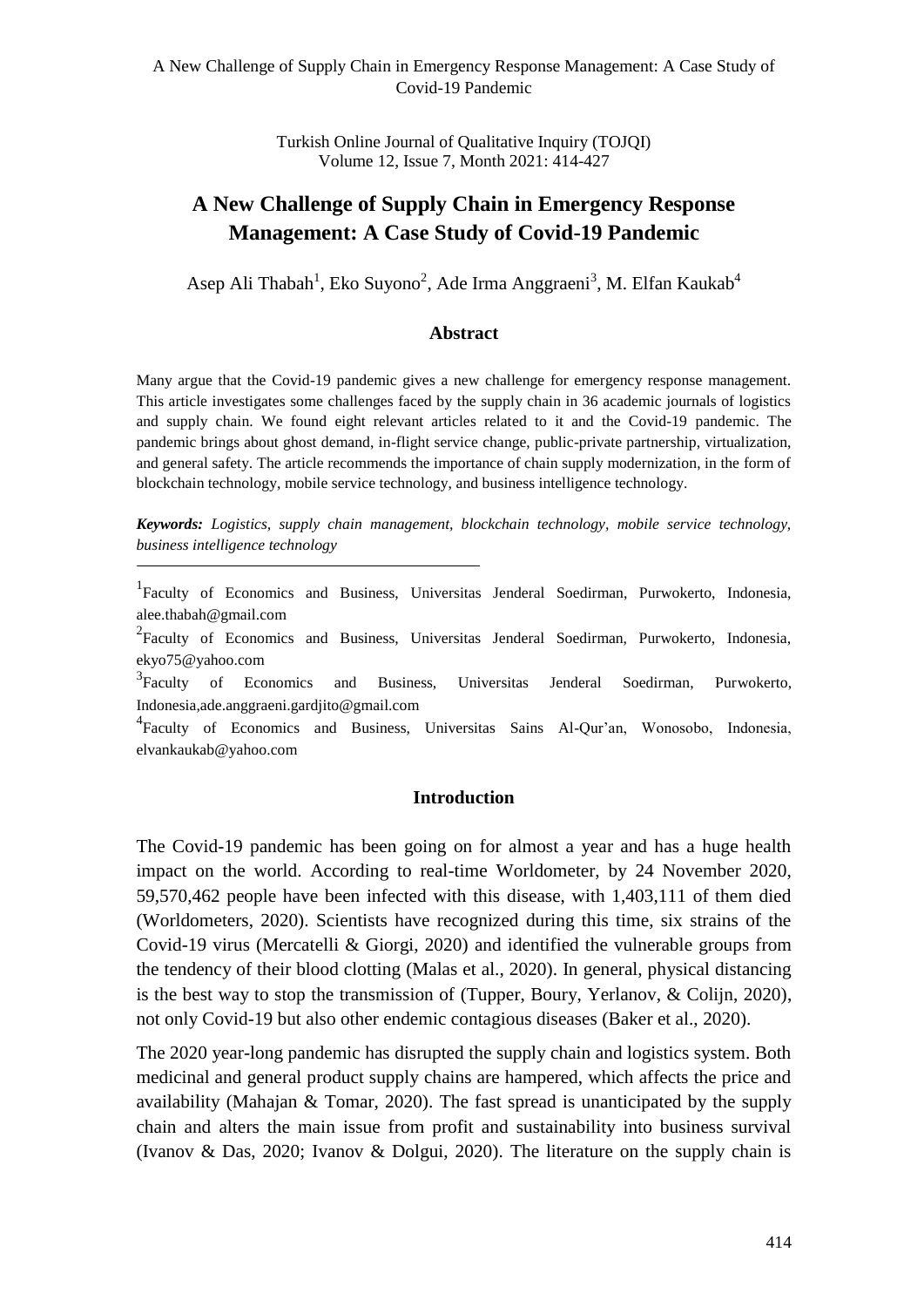behindhand in responding to the research needs, unlike the literature on health (Al-Mansour & Al-Ajmi, 2020).

We explore the phenomena in the supply chain and logistics in this Covid-19 pandemic situation. This paper contributes to the previous studies. It provides comprehensive reviews on the issues faced by the supply chain in the pandemic era because it is carried out a year after the pandemic began. It also presents a general overview of the approach that theoretically aims at emergency mitigation and its effectiveness in the current real pandemic state. Besides, this paper also compares various conditions of the supply chain and their new challenges.

The rest of this paper is arranged in the following way. The second part reviews previous studies in the management of the supply chain in the pandemic era, while the third elaborates on our methods. Part four uses the methodology to gather articles related to the pandemic supply chain. The fifth part discusses various results of the review concerning the challenges faced by the supply chain in the Covid-19 era and concludes it (Hayati, Suroso, & Kaukab, 2020).

## **Review of the literature**

Studies in the chain supply and logistics management have long accounted for various forms of pandemic disturbances. They include the need to address diagnostic challenges (Kelly-Cirino et al., 2019), urgent needs for personal protective equipment (Patel et al., 2017), increases of test access and the need to add antiviral production capacity (Jamieson & Kellerman, 2016), disruption to supply chain integrity including criminal destruction (Nayyar et al., 2019), the need for increasing public supply visibility to prevent extravagance (Li, Swann, & Keskinocak, 2018), and the need to accelerate antiviral administration (Koonin & Patel, 2018). Studies conducted before the pandemichave warned us that it can affect the regulatory process competing with the new drug validation procedure in normal time (Ventola, 2011). The demand might go beyond expectation or production capacity due to the pandemic (Gu, Wertheimer, Brown, & Shaya, 2011). The previous studies also highlight the potential of new clinical practice demand that ignites political instability (Awad, Al-Zu'bi, & Abdallah, 2016).

## **Methodology**

We made a systematic search on the Scimago Journal Rankings site to seek articles in supply chain and logistics. "Supply chain" or "logistics" is the keyword used in it to identify all journals. Conference proceedings are excluded as they are for specific years instead of the year 2020. The journal search was on 24 November 2020. All of the available journals are eligible for screening.

Journal screening was carried out by visiting the websites of each of the journal to identify the articles discussing chain supply and logistics related to the Covid-19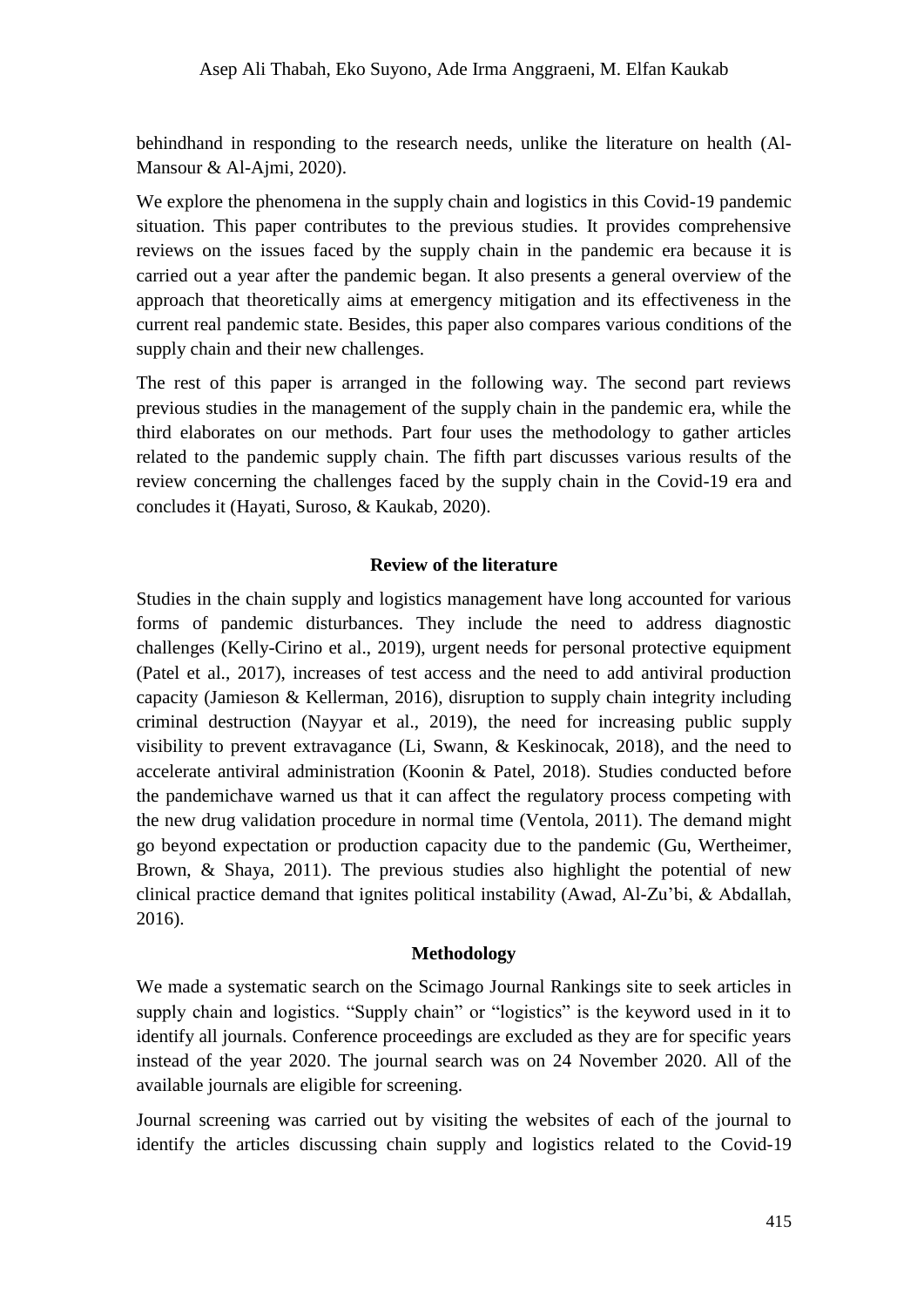pandemic, which are published only in 2020. The abstracts found are then screened to find the articles that identify the challenges faced by chain supply and logistics in the pandemic era for the literature review. When the abstract does not provide the information, the full text is examined.

The data that are collected from the identified studies include their detailed information (name of the authors, study site country, background) and the factors of challenges. Therefore, the outputs of each of the studies are the challenges faced by supply chain and logistics during the pandemic. We present them in a table.

# **Results**

Journal search using the keywords "supply chain" yielded 15 journals, while "logistics" resulted in 21 journals. However, there are only five of them include the articles on the Covid-19 pandemic. We managed to gain eight from them, which we included in the literature reviews (Amankwah-Amoah, 2020; Choi, 2020; Govindan, Mina, & Alavi, 2020; Ivanov, 2020; Kumar, 2020; Mehrotra, Rahimian, Barah, Luo, & Schantz, 2020; Notteboom & Haralambides, 2020; Swanson & Suzuki, 2020). Figure 1 describes the article selection process using the PRISMA (Preferred Reporting of Items for Systematic Reviews and Metal-Analyses) scheme (Moher, Liberati, Tetzlaff, Altman, & The PRISMA Group, 2009). Table 1 shows the characteristics of the articles.

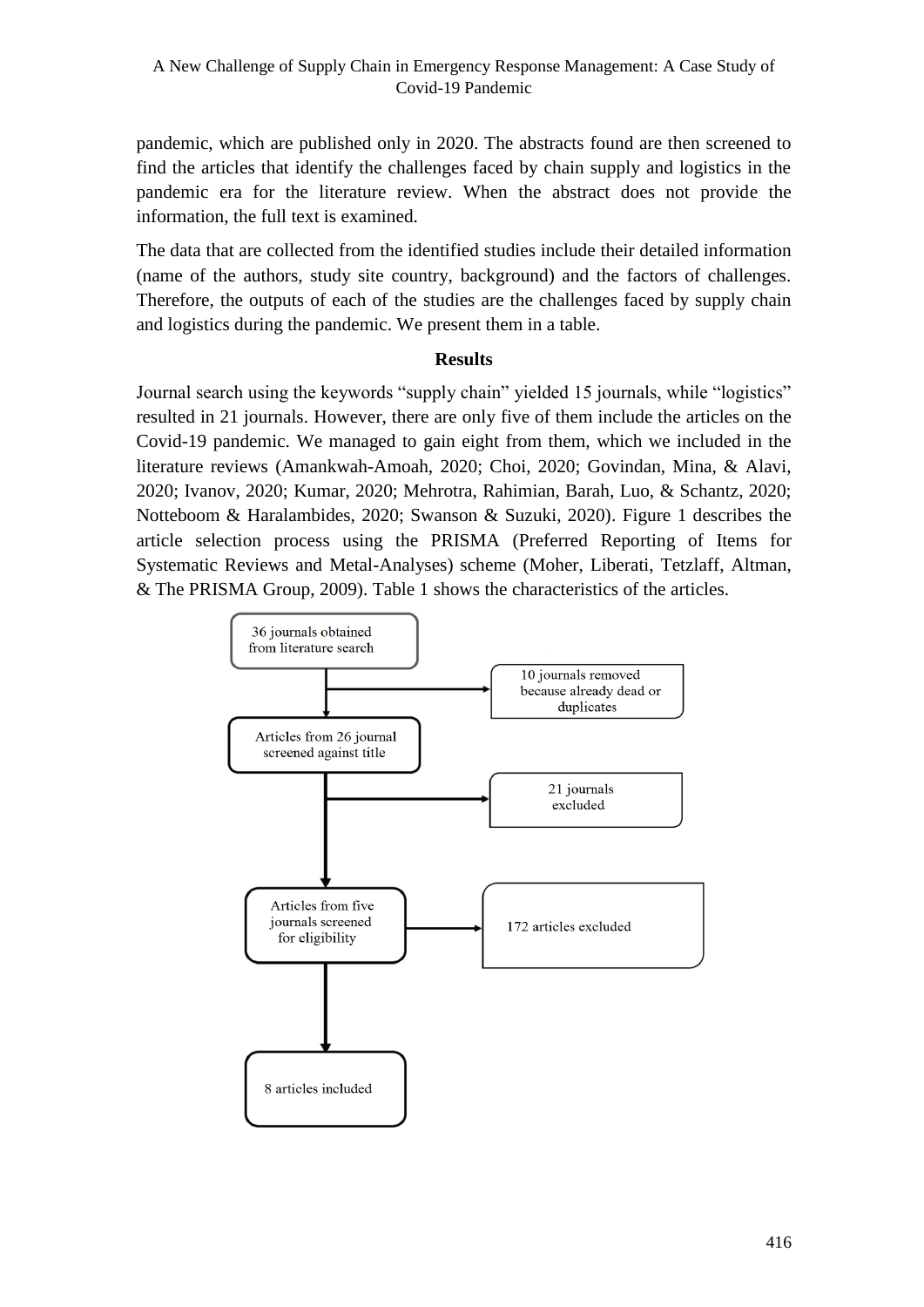# **Table 1**

*Character of the article under study*

| Article       | Journal       | Aims        | Challenges                                | Solution        |  |  |
|---------------|---------------|-------------|-------------------------------------------|-----------------|--|--|
| (Swanson $\&$ | Transportatio | Review the  | Transportatio<br>$\overline{\phantom{0}}$ | Theory          |  |  |
| Suzuki,       | n Journal     | new aspect  | n capacity<br>development                 |                 |  |  |
| 2020)         |               | of supply   | Marketing<br>$\overline{\phantom{0}}$     |                 |  |  |
|               |               | chain       | channels                                  |                 |  |  |
|               |               | disruption  | Purchasing                                |                 |  |  |
|               |               | due to      | Inventory                                 |                 |  |  |
|               |               | Covid-19.   | and supply                                |                 |  |  |
|               |               |             | Manufacturin                              |                 |  |  |
|               |               |             | g                                         |                 |  |  |
|               |               |             | Human                                     |                 |  |  |
|               |               |             | resources                                 |                 |  |  |
|               |               |             | Public                                    |                 |  |  |
|               |               |             | private                                   |                 |  |  |
|               |               |             | partnership                               |                 |  |  |
|               |               |             | (PPP)                                     |                 |  |  |
|               |               |             | Security                                  |                 |  |  |
| (Choi, 2020)  | Transportatio | Evaluate    | Many business                             | Transformatio   |  |  |
|               | n Research    | the         | operations that                           | n of static     |  |  |
|               | Part E:       | innovative  | require walking-                          | service         |  |  |
|               | Logistics and | "bring-     | and-visiting-a-                           | operation into  |  |  |
|               | Transportatio | service-    | fixed-indoor-                             | the moving      |  |  |
|               | n Review      | near-your-  | place consumers                           | "bring-         |  |  |
|               |               | home"       | are almost                                | service-near-   |  |  |
|               |               | operation   | impossible to run                         | your-home"      |  |  |
|               |               |             |                                           | one             |  |  |
| (Amankwah-    | Transportatio | Review the  | In-flight<br>$\overline{\phantom{0}}$     | Minimize        |  |  |
| Amoah,        | n Research    | global      | service                                   | knowledge       |  |  |
| 2020)         | Part E:       | airlines'   | changes                                   | erosion based   |  |  |
|               | Logistics and | responds to | Flight<br>$\overline{\phantom{0}}$        | on experience,  |  |  |
|               | Transportatio | Covid-19    | cancellations                             | market          |  |  |
|               | n Review      |             | Seeking                                   | capability,     |  |  |
|               |               |             | emergency                                 | routes, airport |  |  |
|               |               |             | aids and                                  | access,         |  |  |
|               |               |             | financial                                 | customer        |  |  |
|               |               |             | supports                                  | base, and       |  |  |
|               |               |             | Firm closures                             | customer        |  |  |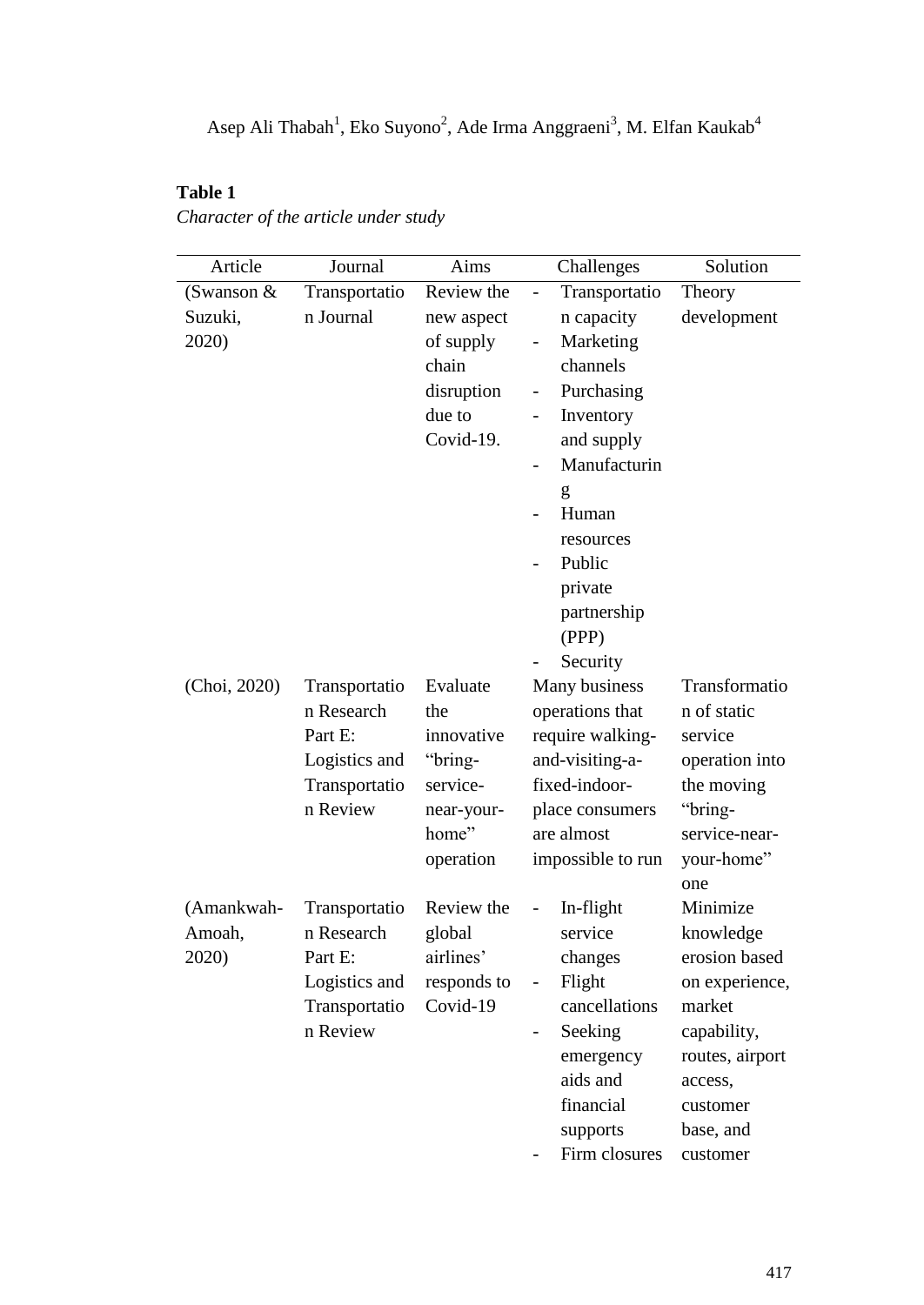| (Ivanov,<br>2020)                            | Transportatio<br>n Research<br>Part E:<br>Logistics and<br>Transportatio<br>n Review | Predict the<br>impact of<br>the<br>pandemic<br>on the<br>global<br>supply<br>chain                                                | Long-term<br>$\overline{\phantom{0}}$<br>disruption<br>existence<br>Disruption<br>$\blacksquare$<br>propagation<br>High<br>$\overline{\phantom{0}}$<br>uncertainty | trust's<br>relationship<br>Optimal<br>timing of the<br>closing and<br>opening of the<br>facilities                                   |
|----------------------------------------------|--------------------------------------------------------------------------------------|-----------------------------------------------------------------------------------------------------------------------------------|--------------------------------------------------------------------------------------------------------------------------------------------------------------------|--------------------------------------------------------------------------------------------------------------------------------------|
| (Kumar,<br>2020)                             | Journal of<br>Humanitarian<br>Logistics and<br>Supply Chain<br>Management            | Evaluate<br>the<br>adequacy of<br>block chain<br>technology<br>to the<br>public's<br>distribution<br>system of<br>supply<br>chain | Shrinkage<br>$\overline{\phantom{0}}$<br>Misplacemen<br>t<br>Ghost<br>$\overline{\phantom{a}}$<br>demand                                                           | Applying<br>blockchain<br>technology                                                                                                 |
| (Notteboom<br>$\&$<br>Haralambide<br>s, 2020 | Maritime<br>Economics $\&$<br>Logistics                                              | Review<br>ports'<br>managemen<br>t after the<br>pandemic                                                                          | Decrease of<br>cargo volume<br>and vessel calls<br>as well as the<br>general activities<br>in logistic cluster<br>and industry in<br>and around the<br>ports       | <b>Exploration</b> of<br>new income<br>or new<br>business<br>model for the<br>port's<br>authority                                    |
| (Govindan et<br>al., 2020)                   | Transportatio<br>n Research<br>Part E:<br>Logistics and<br>Transportatio<br>n Review | Check on<br>the<br>managemen<br>t of supply<br>chain<br>demands in<br>health care                                                 | Management<br>needs to meet<br>the demands<br>in health<br>supply chain<br>Public's<br>stress<br>Covid-19<br>$\overline{\phantom{0}}$<br>propagation<br>The supply | Development<br>of practical<br>supporting<br>system based<br>on society's<br>two-<br>dimension<br>categories:<br>immunity and<br>age |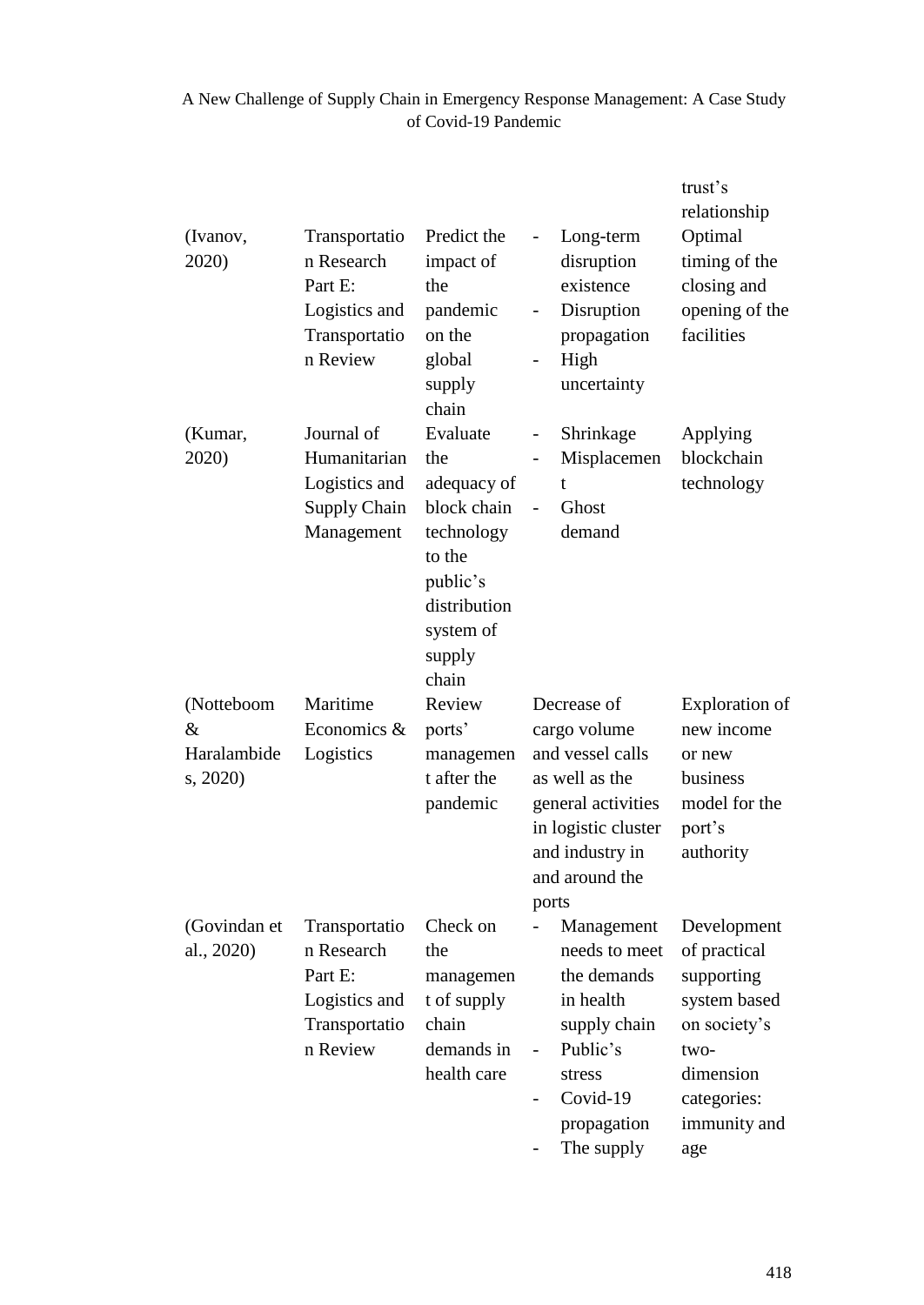| (Mehrotra et<br>al., 2020) | Naval<br>Research in<br>Logistics | Examine<br>$\overline{a}$<br>the<br>stochastic<br>optimizatio<br>n model for | chain<br>disruption<br>The<br>increasing<br>demand for<br>ventilator | 1. | It requires<br>a single<br>coordinato<br>r to share<br>the |
|----------------------------|-----------------------------------|------------------------------------------------------------------------------|----------------------------------------------------------------------|----|------------------------------------------------------------|
|                            |                                   | critical<br>resources<br>allocation                                          |                                                                      |    | minimum<br>critical<br>resources                           |
|                            |                                   | and share                                                                    |                                                                      |    | 2. Various<br>entities of<br>risk-                         |
|                            |                                   |                                                                              |                                                                      |    | aversion<br>manageme<br>nt                                 |
|                            |                                   |                                                                              |                                                                      | 3. | Early<br>production                                        |
|                            |                                   |                                                                              |                                                                      |    | increase at<br>the                                         |
|                            |                                   |                                                                              |                                                                      |    | beginning                                                  |
|                            |                                   |                                                                              |                                                                      |    | of                                                         |
|                            |                                   |                                                                              |                                                                      |    | planning<br>cycle                                          |

#### Asep Ali Thabah, Eko Suyono, Ade Irma Anggraeni, M. Elfan Kaukab

In general, based on the reviews, there are four types of challenges faced by the supply chain in the Covid-19 emergency response management. They are general challenges, demand challenges, service challenges, and safety challenges. We do not review the general challenges that are not related to the supply chain, such as long-term disturbance, disruption propagation, Covid-19 propagation, high uncertainty, and supply chain disruption. The other three challenges are as follows:

#### *Demand Challenges*

Demand challenges relate to issues of demand changes, be it a drastic decline or incline. Non-essential product demand decreases. On the other hand, the one for health products increases significantly. The aviation sector clearly is impacted due to demand loss (Amankwah-Amoah, 2020), as so the ports (Notteboom & Haralambides, 2020). Meanwhile, the health sector experiences demand increase, such as the demand for ventilators (Mehrotra et al., 2020) and other health care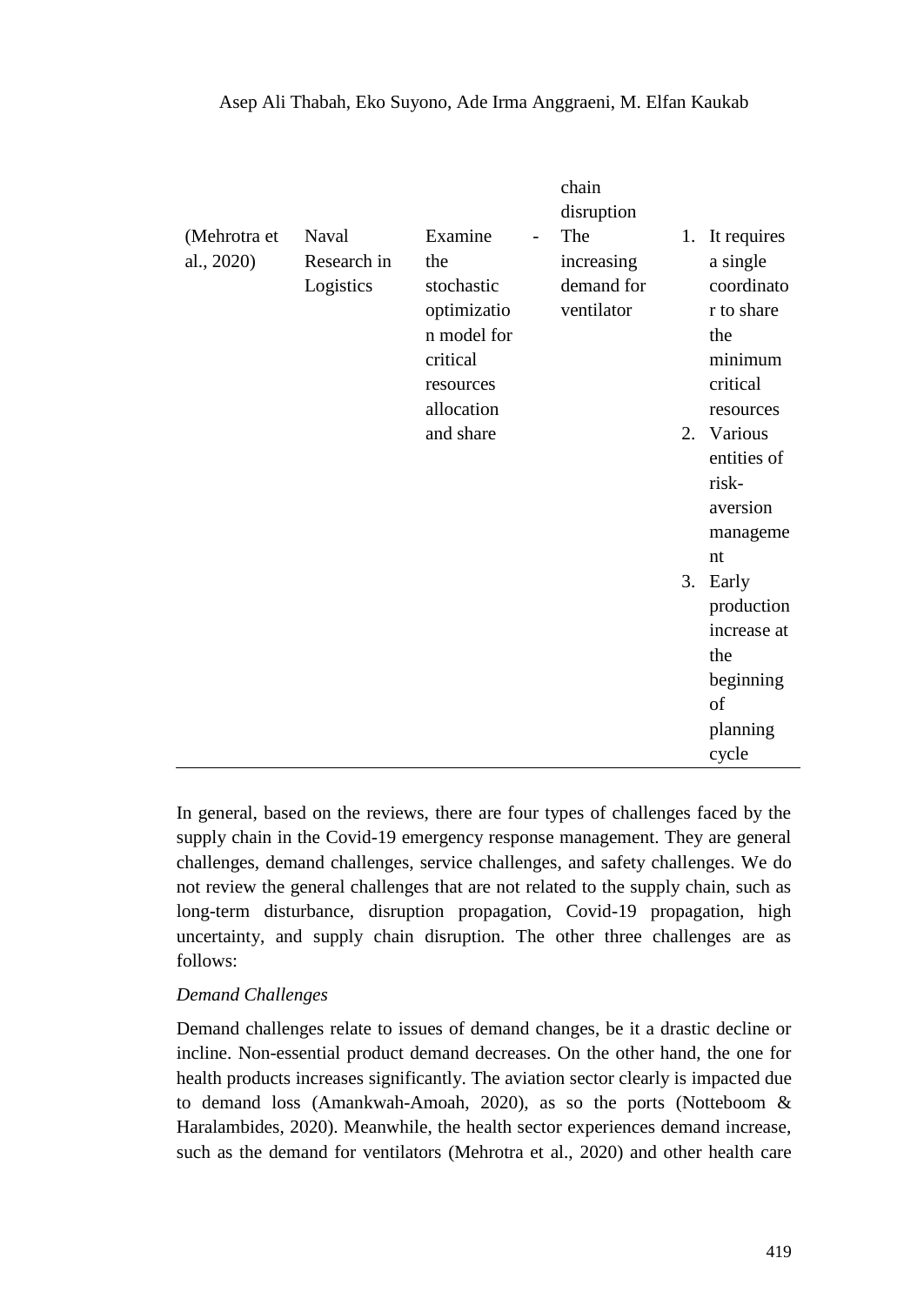(Govindan et al., 2020; Kumar, 2020).

*Service Challenges*

Service challenges have a relation with how a system works as well as before the pandemic to meet the changes in demand. They are the challenges in market and purchase (Swanson & Suzuki, 2020), manufacturing challenges (Mehrotra et al., 2020; Swanson & Suzuki, 2020), human resources challenges (Swanson & Suzuki, 2020), spatial challenges (Choi, 2020), and human-error provoked ones (Kumar, 2020).

# *Safety Challenges*

It is intriguing that safety has so little attention in studies in the pandemic era. Swanson and Suzuki (Swanson & Suzuki, 2020) acknowledged how important it is to address the issue. Amankwah-Amoah (Amankwah-Amoah, 2020) identified how aviation companies face the safety challenges that forced them to call for emergency aid and financial support, which led to some of them shut their businesses. Society's stress is also a new dimension of the safety issue in this pandemic time (Govindan et al., 2020).

## **Discussion**

This research intends to identify the challenges faced by the supply chain during the Covid-19 pandemic. The result describes one part of economic and health dynamics with a gap in the literature. The finding essentially shows that the pandemic brings various problems to the supply chain, some of which are relatively new and require further exploration.

The findings suggest that issues related to demands are quite common during the Covid-19 pandemic. Some of the most general problems found before the pandemic include cancellation, demand management, ghost demand, and volume decline/incline (Awad et al., 2016; Basiri & Heydari, 2017; Dulebenets, 2018; Gu et al., 2011; Mayyas, Steward, & Mann, 2019; Patel et al., 2017). We also found a new issue that has never been studied before, the ghost demand. It is an unexpected demand from an unknown party in a supply chain network. In the medicinal supply chain, it might come from those who are not listed but desperately need the medication. Thus, some have to be sent to them and arrived in the destined places in less number. Ghost demand can also appear at the end of the destination when the number of the recipients is larger than planned, or when they ask for more than is anticipated. It is possibly due to insufficient information on how much is the actual need in the supply chain. This issue surfaces in the Covid-19 pandemic era as there is no fixed number of patients or health workers requiring the supply in one drop ship.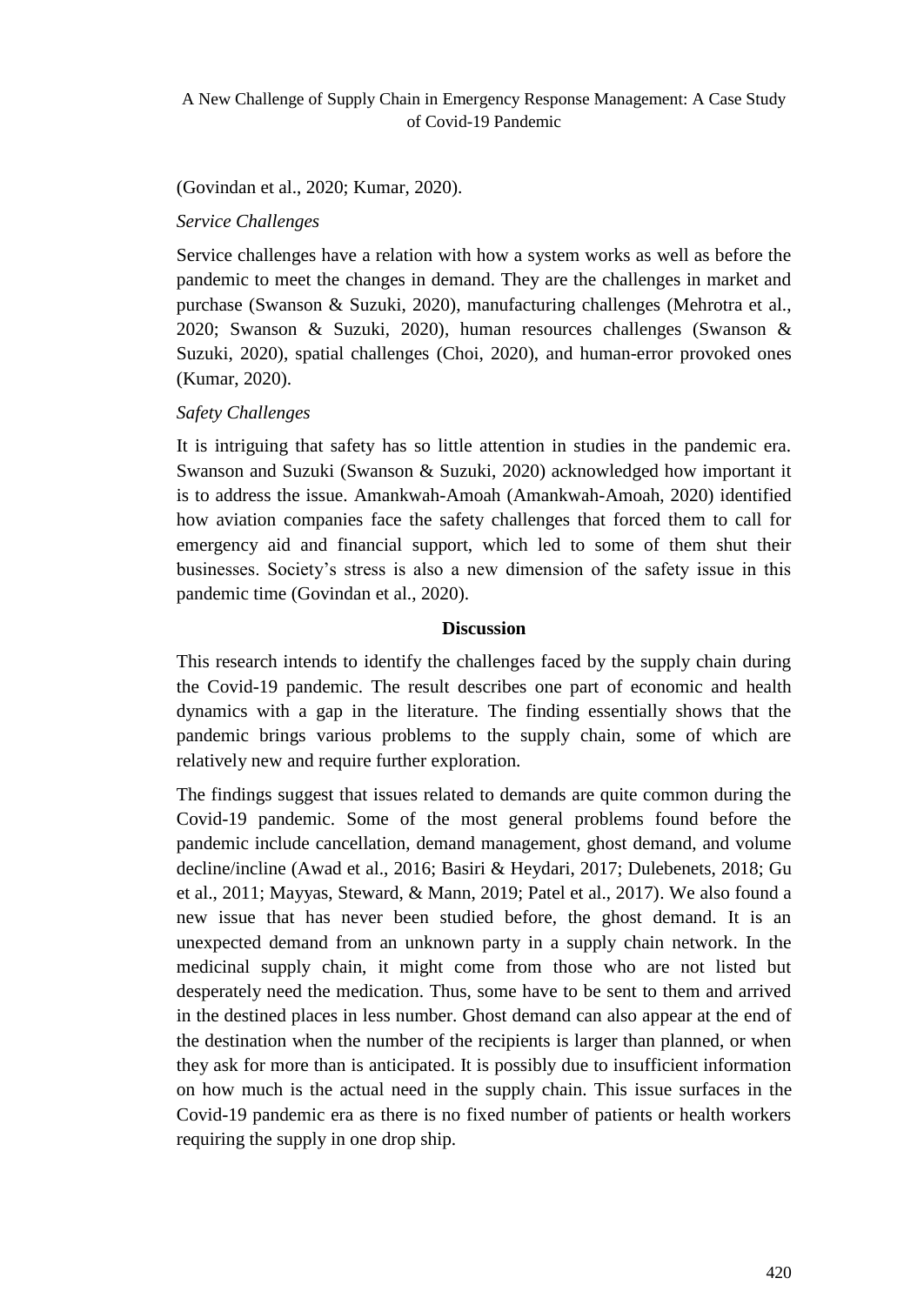The common service issues that are found remain the same before and during the pandemic era. The classical ones include supply purchase, human errors, marketing failure, and service changes. Researchers have addressed those prior to the pandemic (Koonin & Patel, 2018; Li et al., 2018; Ventola, 2011). However, they have not explored specific matters, especially in the aviation industry. The service change in it is a new issue. It includes the efforts to guarantee passengers' health on board while maintaining the maximal service. They cover intensified disinfection after landing, removal of the blankets, pillows, and reading materials, use of masks and gloves, upgraded safety of food and beverage, social distancing, body temperature check, hang hygiene, respiratory etiquette, preparation of emergency advice, and leaving the central seats vacant (Amankwah-Amoah, 2020; WHO, 2020). The public-private issue is also an intensifying matter in the Covid-19 era as the supply chain gets vulnerable and requires the government's cooperation (Swanson & Suzuki, 2020). The physical channel closure and migration to digital service are still in the non-supply-chain literature, rather than the supply chain ones.

Safety issues include aid search and financial support, business shutdown, and public's stress. They are the issues in the studies of the supply chain in the past (Jamieson & Kellerman, 2016; Kelly-Cirino et al., 2019; Nayyar et al., 2019). In the Covid-19 era, there are more intensive matters, not only for the human resources in the supply chain but also for the society. They include upgraded safety in airports, data security, and health safety (Amankwah-Amoah, 2020; Deloitte, 2020; Mehrotra et al., 2020).

The literature that we gathered suggests a number of interventions to overcome the new issues in the supply chain. They are ghost demand, in-flight service changes, public-private partnership, virtualization, and general safety (Amankwah-Amoah, 2020; Choi, 2020; Kumar, 2020; Swanson & Suzuki, 2020). According to Kumar (Kumar, 2020), we can address ghost demand by applying blockchain technology. The in-flight service changes and safety can be overcome by minimizing knowledge erosion based on experience, market capability, route network, access to the airport, customer bases, and trusted relationship with the customers (Amankwah-Amoah, 2020). It partly shows the need for the infrastructure of business intelligence in the aviation supply chain. The publicprivate relationship can be solved with the development of a contingency system through joint planning. The virtualization is dealt with the "bring-service-nearyour-home" technology (Choi, 2020).

This research shows that the supply chain calls for at least three types of modernity: blockchain technology, mobile service technology, and business intelligence technology. The blockchain technology is a distributed record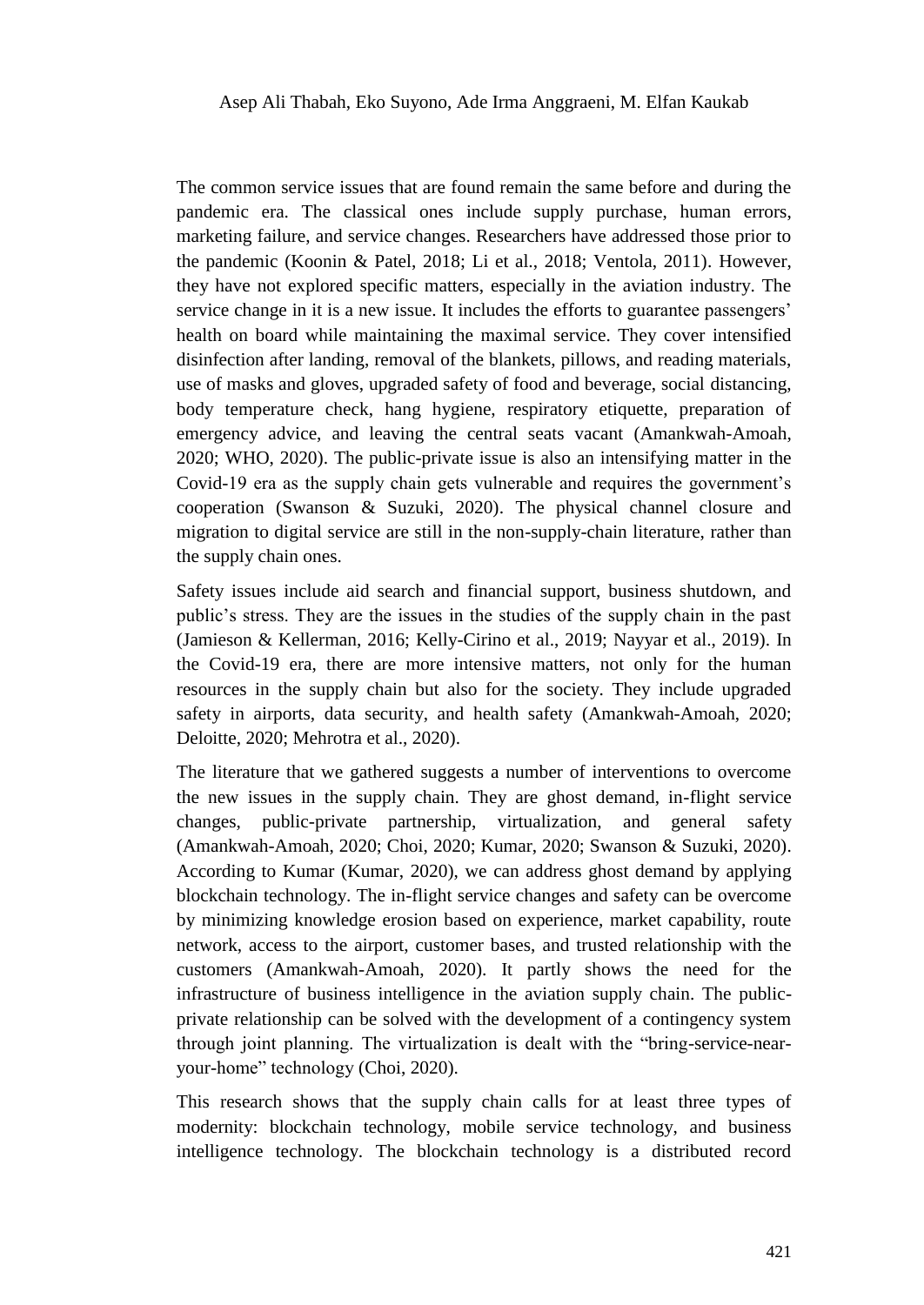database, or a mutual public/private lodger of all the digital events carried out by and shared among the agents participating in the blockchain (Crosby, Nachiappan, Pattanayak, Verma, & Kalyanaraman, 2016). This technology allows the disintermediating and decentralizing transaction, as well as global-scale processes between various parties. It also guarantees anonymousness through cryptographed record preservation, which, at the same time, encourages transparency (Saberi, Kouhizadeh, Sarkis, & Shen, 2019). This feature is possible due to the impracticality of a large-scale record deletion and accessibility to every recorded transaction (Crosby et al., 2016).

Blockchain has been introduced into the supply chain as an effort to boost sustainable and responsible management (Francisco & Swanson, 2018; Saberi et al., 2019). It does not require trust-building between partners as transactions are verified by most participants that determine the consensual rules (English, Auer, & Domingue, 2016).

Nevertheless, blockchain has to face obstacles, whether in behavioral, technical, organizational and policy aspects, in its implementation (Yli-Huumo, Ko, Choi, Park, & Smolander, 2016). It is owing to the absence of the central authority that is responsible for management and information validation (Saberi et al., 2019).

Blockchain's effectiveness in encouraging solutions for ghost and other demand issues in the supply chain accelerates its adoption by private and public practitioners. A similar thing applies to mobile service technology that has been around since smartphones become parts of society. It also happens to business intelligence technology in general. This fact means that technological gadgets have been maximally used when the supply chain faces new issues or old but intensifying issues due to the pandemic.

# **Conclusion**

This study comprehensively investigates research and literary reviews on the supply chain in emergency management during Covid-19. Journal literary reviews using the keywords "supply chain" and "logistics" in 2020 in the Scimago generate eight articles that discuss the challenges faced by the supply chain. We managed to identify 27 of them, which we categorized into four: common, demand, service, and safety. Some new challenges are unidentified or have not been explored properly. They are ghost demand, in-flight service, public-private relationship, virtualization, and general safety (Amankwah-Amoah, 2020; Choi, 2020; Kumar, 2020; Swanson & Suzuki, 2020). The literature offers technical and non-technical solutions. The first one includes supply chain modernity in blockchain technology, mobile service technology, and business intelligence technology. The latter involves the development of a contingency system through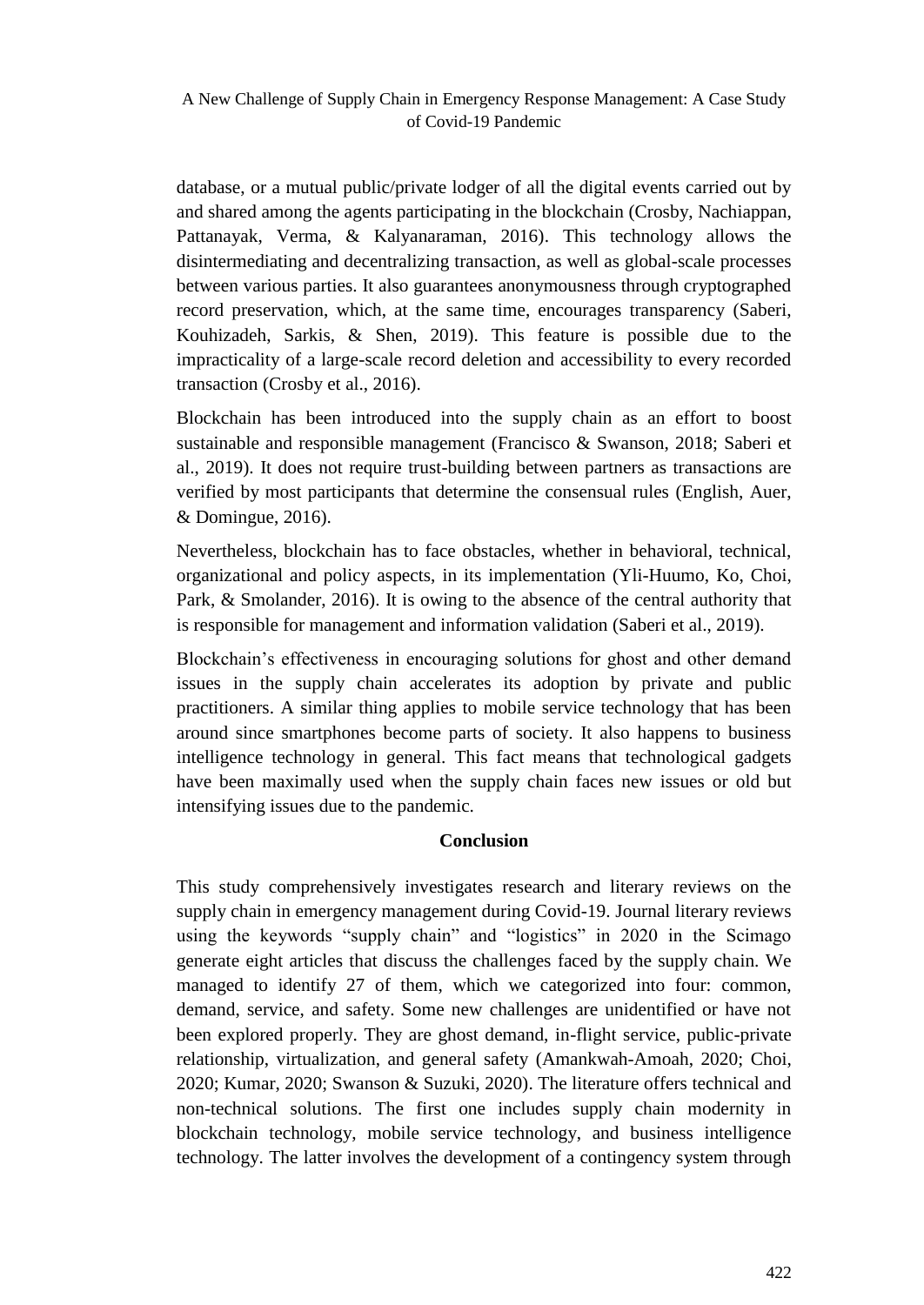Asep Ali Thabah, Eko Suyono, Ade Irma Anggraeni, M. Elfan Kaukab

joint planning by public and private groups. Therefore, the government and private sectors need to begin adopting these technologies to increase the supply chain's effectiveness and efficiency, especially during a pandemic era or other similar disturbances.

However, the method applied in this research is limited. Some supply chain articles might slip our attention as they are not published in journals that specifically discuss supply chain, or they have no Covid-19 word in their titles. As an example, a study by Jiang et al (Jiang, Wang, Liu, Hu, & Xie, 2020) is excluded, although it discusses the evaluation methods of critical factors that affect the reliability of emergency logistics systems in the Covid-19 pandemic era. It is published in a journal that does not specifically explore the supply chain and its title contains neither pandemic nor Covid-19 words. Further meticulous research is required to cover more findings in this pandemic era.

### **Statements of Ethics and Conflict of Interest**

―I, as the Corresponding Author, declare and undertake that in the study titled as ―A New Challenge of Supply Chain in Emergency Response Management: A Case Study of Covid-19 Pandemic", scientific, ethical and citation rules were followed; Turkish Online Journal of Qualitative Inquiry Journal Editorial Board has no responsibility for all ethical violations to be encountered, that all responsibility belongs to the author/s and that this study has not been sent to any other academic publication platform for evaluation."

#### **References**

- 1. Al-Mansour, J. F., & Al-Ajmi, S. A. (2020). Coronavirus 'COVID-19 ' Supply Chain Disruption and Implications for Strategy , Economy , and Management. *Journal of Asian Finance, Economics and Business*, *7*(9), 659–672. https://doi.org/10.13106/jafeb.2020.vol7.no9.659
- 2. Amankwah-Amoah, J. (2020). Note : Mayday , Mayday , Mayday ! Responding to environmental shocks : Insights on global airlines ' responses to COVID-19. *Transportation Research Part E: Logistics and Transportation Review*, *143*(10298), 1–9. https://doi.org/10.1016/j.tre.2020.102098
- 3. Awad, H., Al-Zu'bi, Z., & Abdallah, A. (2016). A Quantitative Analysis of the Causes of Drug Shortages in Jordan : A Supply Chain Perspective. *International Business Research*, *9*(6), 53–63. https://doi.org/10.5539/ibr.v9n6p53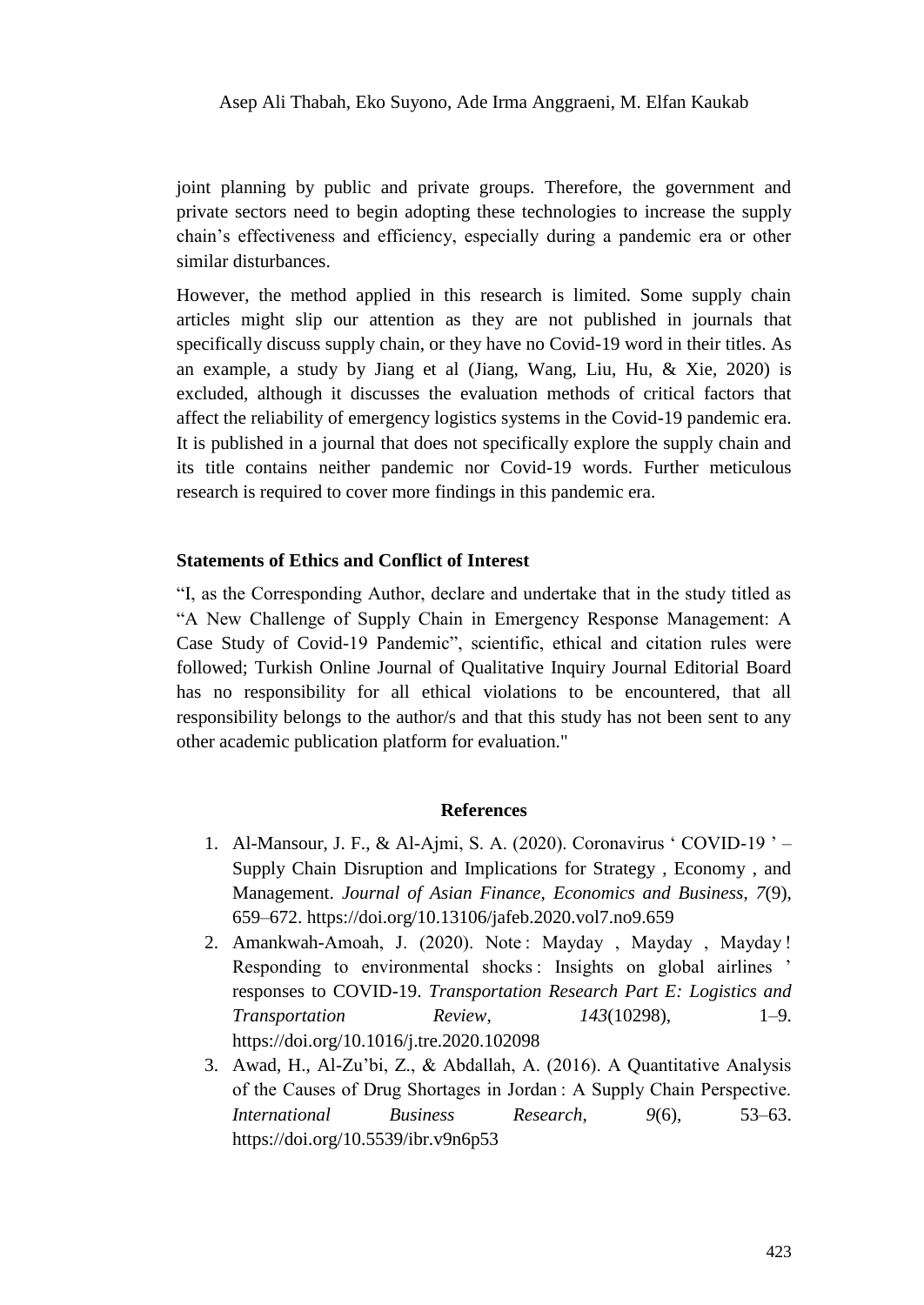- 4. Baker, R. E., Woo, S., Yang, W., Vecchi, G. A., Metcalf, C. J. E., & Grenfell, B. (2020). The impact of COVID-19 nonpharmaceutical interventions on the future dynamics of endemic infections. *PNAS*, 1–7. https://doi.org/10.1073/pnas.2013182117
- 5. Basiri, Z., & Heydari, J. (2017). A mathematical model for green supply chain coordination with substitutable products. *Journal of Cleaner Production*, *145*, 232–249. https://doi.org/10.1016/j.jclepro.2017.01.060
- 6. Choi, T.-M. (2020). Innovative " Bring -Service-Near-Your- Home " operations under Corona-Virus ( COVID-19 / SARS-CoV-2 ) outbreak : Can logistics become the Messiah ? *Transportation Research Part E: Logistics and Transportation Review*, *140*.
- 7. Crosby, M., Nachiappan, Pattanayak, P., Verma, S., & Kalyanaraman, V. (2016). BlockChain Technology: Beyond Bitcoin. *Applied Innovation Review*, (2), 1–16.
- 8. Deloitte. (2020). *COVID-19: Managing Supply Chain Risk and Disruption*.
- 9. Dulebenets, M. A. (2018). A comprehensive multi-objective optimization model for the vessel scheduling problem in liner shipping. *International Journal of Production Economics*, *196*, 293–318. https://doi.org/10.1016/j.ijpe.2017.10.027
- 10. English, M., Auer, S., & Domingue, J. (2016). Block Chain Technologies & The Semantic Web : A Framework for Symbiotic Development. In J. Lehmann, H. Thakkar, L. Hallaj, & R. Asmat (Eds.), *Computer Science Conference for University of Bonn Students* (pp. 47–61). Bonn.
- 11. Francisco, K., & Swanson, D. (2018). The Supply Chain Has No Clothes : Technology Adoption of Blockchain for Supply Chain Transparency. *Logistics*, *2*(2), 1–13. https://doi.org/10.3390/logistics2010002
- 12. Govindan, K., Mina, H., & Alavi, B. (2020). A decision support system for demand management in healthcare supply chains considering the epidemic outbreaks : A case study of coronavirus disease 2019 ( COVID-19 ). *Transportation Research Part E: Logistics and Transportation Review*, *138*.
- 13. Gu, A., Wertheimer, A., Brown, B., & Shaya, F. (2011). Drug Shortages in the US – Causes, Impact, and Strategies. *Innovations in Pharmacy*, *2*(4), 1–8.
- 14. Hayati, S., Suroso, A., & Kaukab, M. E. (2020). Customer satisfaction as a mediation between micro banking image , customer relationship and customer loyalty. *Management Science Letters*, *10*, 2561–2570. https://doi.org/10.5267/j.msl.2020.3.039
- 15. Ivanov, D. (2020). Predicting the impacts of epidemic outbreaks on global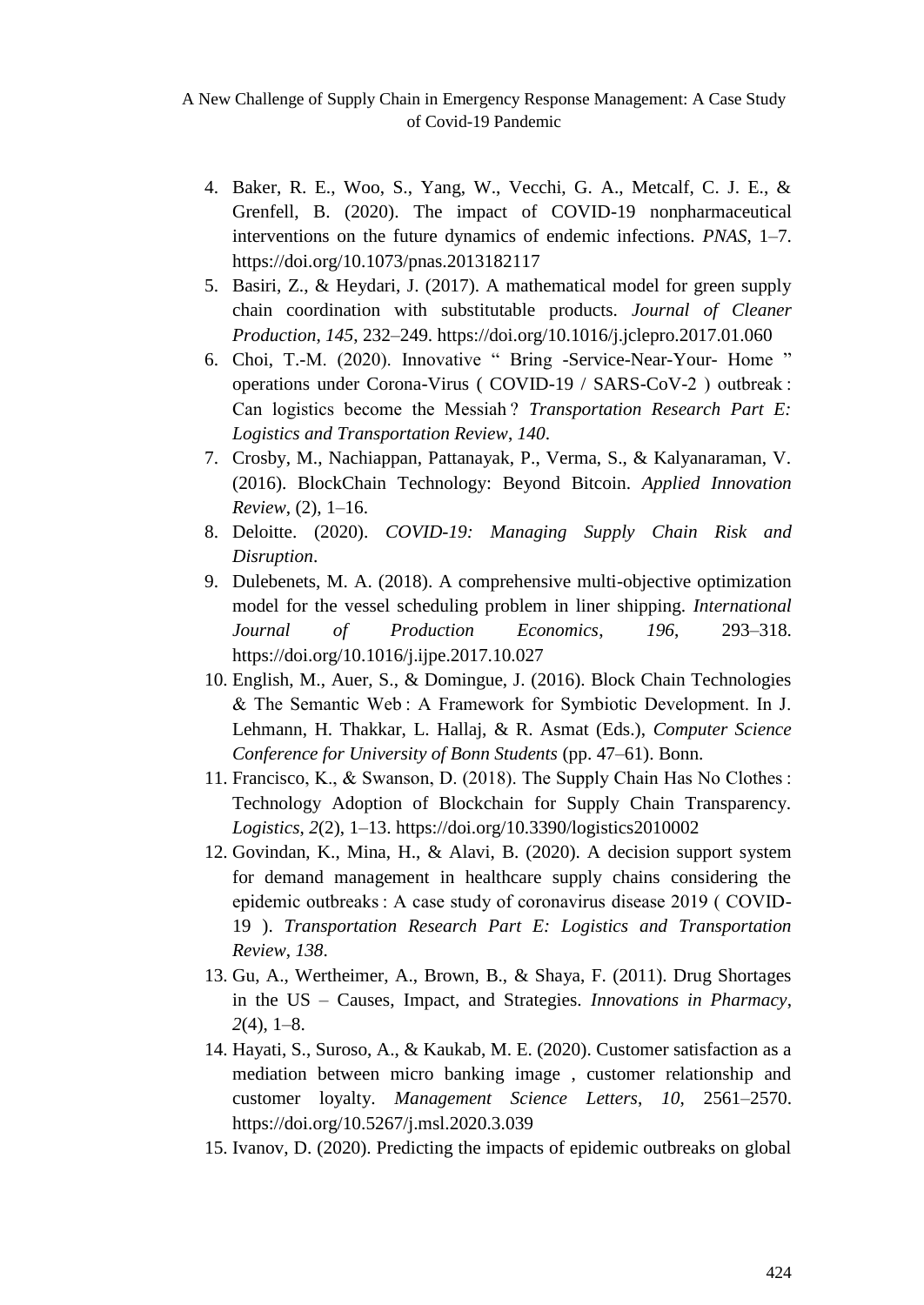supply chains: A simulation-based analysis on the coronavirus outbreak (COVID-19/SARS-CoV-2) case. *Transportation Research Part E: Logistics and Transportation Review*, *136*.

- 16. Ivanov, D., & Das, A. (2020). Coronavirus ( COVID-19 / SARS-CoV-2 ) and supply chain resilience : a research note. *International Journal of Integrated Supply Management*, *13*(1), 90–102.
- 17. Ivanov, D., & Dolgui, A. (2020). Viability of intertwined supply networks : extending the supply chain resilience angles towards survivability . A position paper motivated by COVID-19. *International Journal of Production Research*, *58*(10), 2904–2915.
- 18. Jamieson, D., & Kellerman, S. E. (2016). The 90 90 90 strategy to end the HIV Pandemic by 2030 : Can the supply chain handle it ? *Journal of the International AIDS Society*, *19*(20917), 1–4. https://doi.org/10.7448/IAS.19.1.20917
- 19. Jiang, P., Wang, Y., Liu, C., Hu, Y., & Xie, J. (2020). Evaluating Critical Factors Influencing the Reliability of Emergency Logistics Systems Using Multiple-Attribute Decision Making. *Symmetry*, *12*(1115), 1–29.
- 20. Kelly-Cirino, C. D., Nkengasong, J., Kettler, H., Tongio, I., Gay-Andrieu, F., Escadafal, C., … Boehme, C. (2019). Importance of diagnostics in epidemic and pandemic preparedness. *BMJ Global Health*, *4*(e001179), 1– 8. https://doi.org/10.1136/bmjgh-2018-001179
- 21. Koonin, L., & Patel, A. (2018). Timely Antiviral Administration During an Influenza Pandemic : Key Components. *American Journal of Public Health*, *108*(53), S215–S220. https://doi.org/10.2105/AJPH.2018.304609
- 22. Kumar, A. (2020). Improvement of public distribution system efficiency applying blockchain technology during pandemic outbreak. *Journal of Humanitarian Logistics and Supply Chain Management*.
- 23. Li, Z., Swann, J. L., & Keskinocak, P. (2018). Value of inventory information in allocating a limited supply of influenza vaccine during a pandemic. *PLoS One*, *13*(10), e0206293.
- 24. Mahajan, K., & Tomar, S. (2020). Covid-19 and Supply Chain Disruption: Evidence from Food Market in India. *American Journal of Agricultural Economics*, 1–18. https://doi.org/10.1111/ajae.12158
- 25. Malas, M. B., Naazie, I. N., Elsayed, N., Mathlouthi, A., Marmor, R., & Clary, B. (2020). Thromboembolism risk of COVID-19 is high and associated with a higher risk of mortality : A systematic review and metaanalysis. *EClinicalMedicine*, *30*(100639), 1–9. https://doi.org/10.1016/j.eclinm.2020.100639
- 26. Mayyas, A., Steward, D., & Mann, M. (2019). The Case for Recycling : Overview and Challenges in the Material Supply Chain for Automotive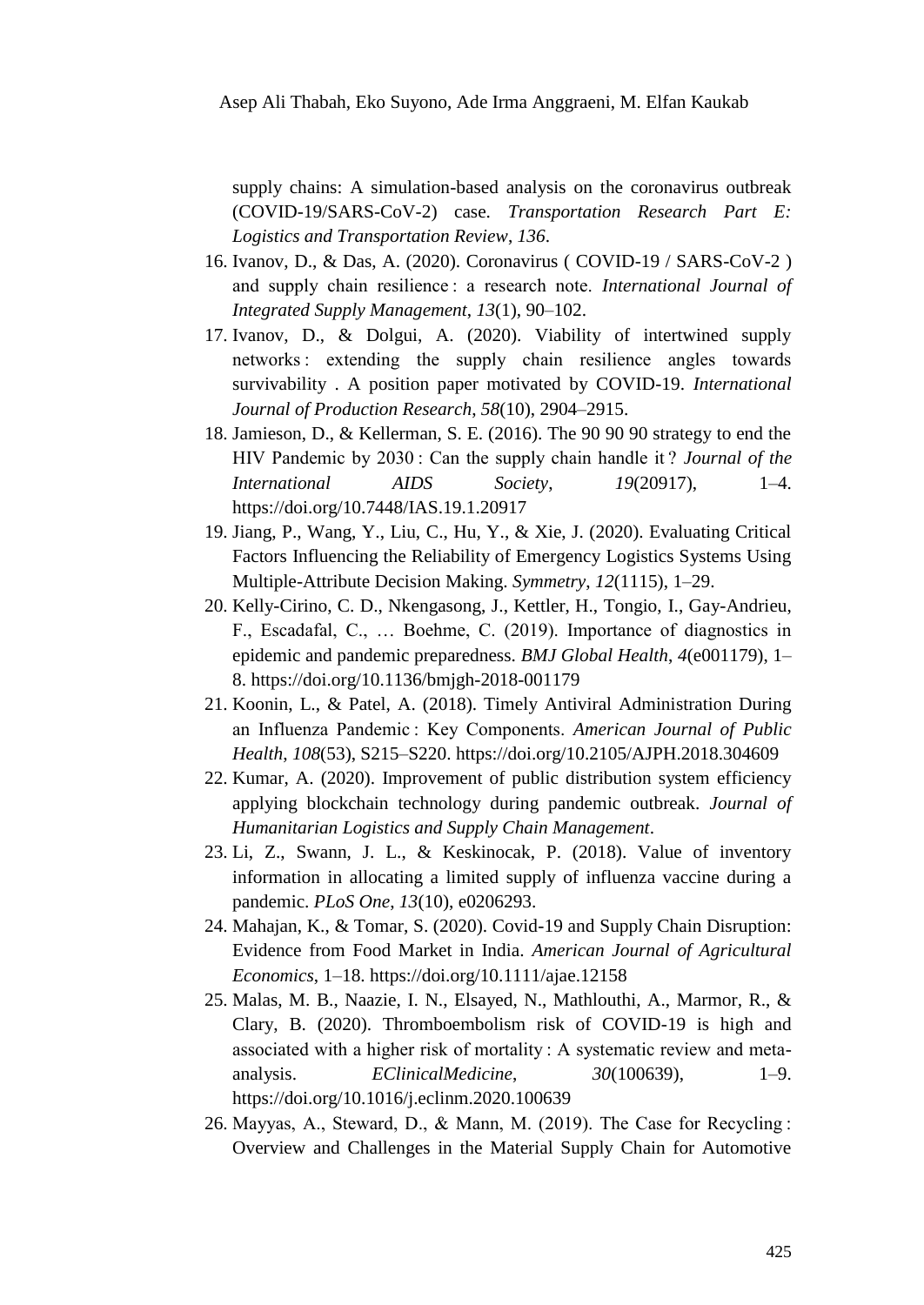Li-ion Batteries. *Sustainable Materials and Technology*, *19*(e00087), 1– 26.

- 27. Mehrotra, S., Rahimian, H., Barah, M., Luo, F., & Schantz, K. (2020). A model of supply-chain decisions for resource sharing with an application to ventilator allocation to combat COVID-19. *Naval Research Logistics*, *67*, 303–320. https://doi.org/10.1002/nav.21905
- 28. Mercatelli, D., & Giorgi, F. M. (2020). Geographic and Genomic Distribution of SARS-CoV-2 Mutations. *Frontiers in Microbiology*, *11*(1800), 1–13. https://doi.org/10.3389/fmicb.2020.01800
- 29. Moher, D., Liberati, A., Tetzlaff, J., Altman, D. G., & The PRISMA Group. (2009). Preferred Reporting Items for Systematic Reviews and Meta-Analyses : The PRISMA Statement. *PLoS Medicine*, *6*(7), e1000097. https://doi.org/10.1371/journal.pmed.1000097
- 30. Nayyar, G. M. L., Breman, J. G., Mackey, T. K., Clark, J. P., Hajjou, M., Littrell, M., & Herrington, J. E. (2019). Falsified and Substandard Drugs : Stopping the Pandemic. *American Journal of Tropical Medicine and Hygiene*, *100*(5), 1058–1065. https://doi.org/10.4269/ajtmh.18-0981
- 31. Notteboom, T. E., & Haralambides, H. E. (2020). Port management and governance in a post ‑ COVID ‑ 19 era : quo vadis ? *Maritime Economics & Logistics*, *22*(3), 329–352. https://doi.org/10.1057/s41278-020-00162-7
- 32. Patel, A., D'Alessandro, M. M., Ireland, K. J., Burel, W. G., Wencil, E. B., & Rasmussen, S. A. (2017). Personal Protective Equipment Supply Chain : Lessons Learned from Recent Public Health Emergency Responses. *Health Security*, *15*(3), 244–252. https://doi.org/10.1089/hs.2016.0129
- 33. Saberi, S., Kouhizadeh, M., Sarkis, J., & Shen, L. (2019). Blockchain technology and its relationships to sustainable supply chain management. *International Journal of Production Research*, *57*(7), 2117–2135. https://doi.org/10.1080/00207543.2018.1533261
- 34. Swanson, D. ., & Suzuki, Y. . (2020). COVID-19 Carves New Facets of Supply Chain Disruption. *Transportation Journal*, *59*(4), 325–334.
- 35. Tupper, P., Boury, H., Yerlanov, M., & Colijn, C. (2020). Event-specific interventions to minimize COVID-19 transmission. *PNAS*, 1–8. https://doi.org/10.1073/pnas.2019324117
- 36. Ventola, C. L. (2011). The Drug Shortage Crisis in the United States: Causes , Impact , and Management Strategies. *Pharmacy and Therapeutics*, *36*(11), 740–751.
- 37. WHO. Operational considerations for managing COVID-19 cases or outbreak in aviation (2020).
- 38. Worldometers. (2020). Covid-19 Coronavirus Pandemic Last Updated: